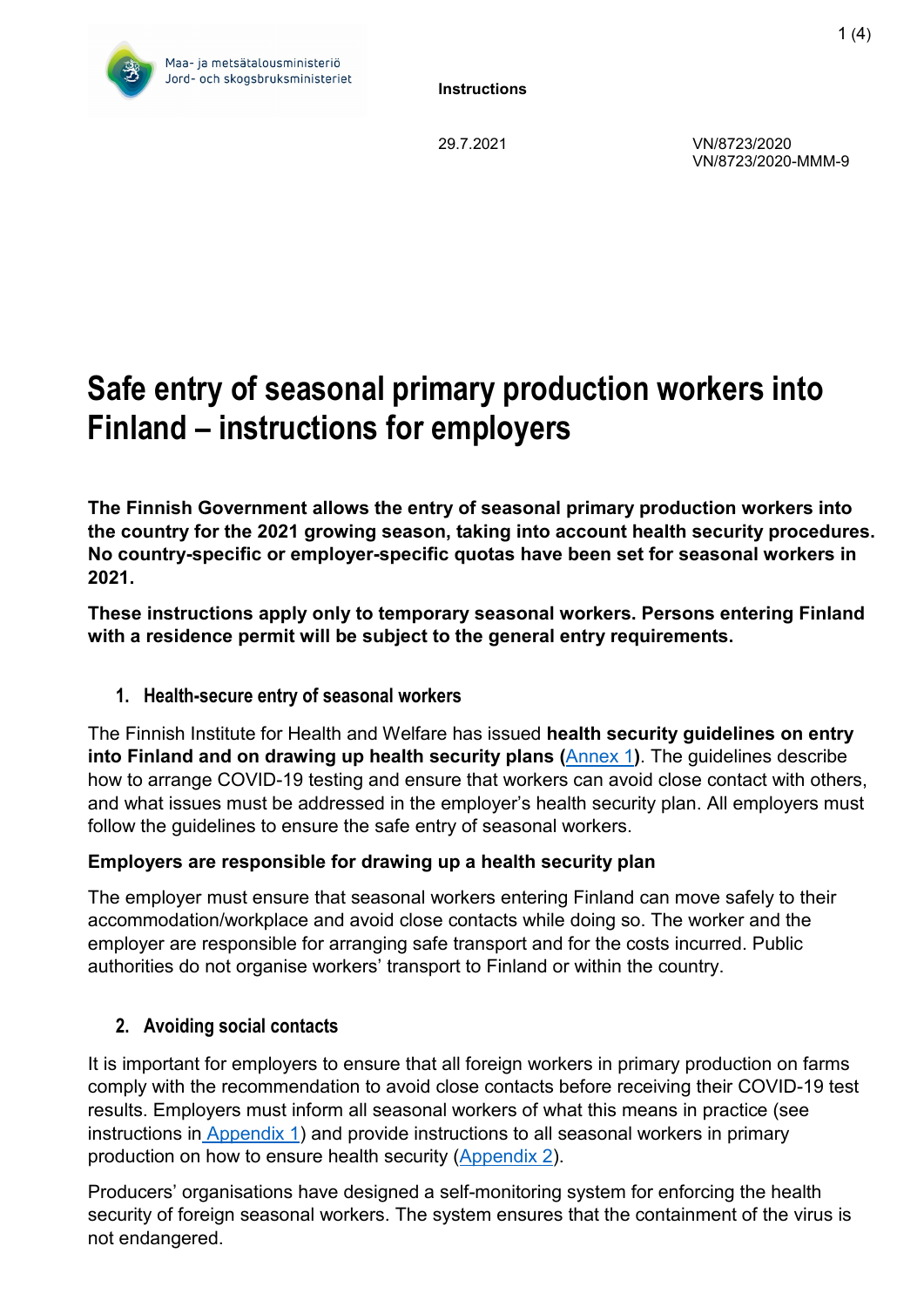The Ministry of Agriculture and Forestry strongly recommends that employers make use of the selfmonitoring system available in the [Töitä Suomesta \(Working in Finland\) service](https://www.t%C3%B6it%C3%A4suomesta.fi/for-job-seeker-en/) (www.töitäsuomesta.fi/maahantulo > Ilmoitus karanteenin omavalvonnasta).

#### **3. Documents and forms required for entry into the country**

Upon arriving in Finland, seasonal workers must present the following:

- − [Employer's or client's justification for the necessity of an employee entering the](https://tem.fi/documents/1410877/21219682/TEM_10022021_tyonantajan_perustelut_maahantulo_fi_en_sv.pdf/279609e2-ca2d-464f-c2f0-6432f4ba3b7d/TEM_10022021_tyonantajan_perustelut_maahantulo_fi_en_sv.pdf?t=1613028905579)  [country,](https://tem.fi/documents/1410877/21219682/TEM_10022021_tyonantajan_perustelut_maahantulo_fi_en_sv.pdf/279609e2-ca2d-464f-c2f0-6432f4ba3b7d/TEM_10022021_tyonantajan_perustelut_maahantulo_fi_en_sv.pdf?t=1613028905579) filled in by the employer (www.tem.fi) (Appendix 3)
- − The employer's form refers to [the list made based on the authorities' assessment](https://tem.fi/documents/1410877/21219682/Kriittiset_tyotehtavat_25012021_FI.pdf/d147fe96-ee49-cf7e-4fe6-49cefa1def7e/Kriittiset_tyotehtavat_25012021_FI.pdf/Kriittiset_tyotehtavat_25012021_FI.pdf?t=1611578441631)  [of tasks that are essential for the security of supply or critical for a specific](https://tem.fi/documents/1410877/21219682/Kriittiset_tyotehtavat_25012021_FI.pdf/d147fe96-ee49-cf7e-4fe6-49cefa1def7e/Kriittiset_tyotehtavat_25012021_FI.pdf/Kriittiset_tyotehtavat_25012021_FI.pdf?t=1611578441631)  [sector](https://tem.fi/documents/1410877/21219682/Kriittiset_tyotehtavat_25012021_FI.pdf/d147fe96-ee49-cf7e-4fe6-49cefa1def7e/Kriittiset_tyotehtavat_25012021_FI.pdf/Kriittiset_tyotehtavat_25012021_FI.pdf?t=1611578441631) (www.tem.fi). The list includes certain agricultural, horticultural, forestry and fishery work. The employer must check that the worker's task is included on the list.
- − necessary travel document (typically a passport) and
- − for third-country citizens, a seasonal work certificate (visa not required), seasonal work visa (visa required) or seasonal work residence permit if the work season is longer than 90 days.

#### **The seasonal work permit must be issued before entering the country.**

Final permission for a foreign seasonal worker's departure for Finland is always given by the country of origin. The final decision on entry into Finland is made by the border authority. The Finnish Border Guard does not issue advance rulings on entry into the country.

> [The Finnish Border Guard website \(raja.fi\) provides instructions on entering the](https://raja.fi/en/guidelines-for-border-traffic-during-pandemic)  [country during the pandemic.](https://raja.fi/en/guidelines-for-border-traffic-during-pandemic)

Seasonal work permits are issued by the Finnish Immigration Service (Migri) and seasonal work visas by the Foreign Service (Finnish diplomatic missions in the countries of origin).

For more information on how to apply for a seasonal work permit, visit the [Migri](https://migri.fi/en/seasonal-work)  [webpage on seasonal work \(migri.fi\)](https://migri.fi/en/seasonal-work) and the [FAQ page \(migri.fi\).](https://migri.fi/en/faq-seasonal-work)

In addition, Migri's [Videos](https://migri.fi/en/videos) page has an online seminar on seasonal work that addresses the following:

- − different types of seasonal work permits
- − information needed when applying for a permit, and
- − how to apply for a seasonal work permit in the Enter Finland service.

For more information on how to apply for a seasonal work visa, go to the [Visa to](https://um.fi/visa-to-visit-finland#Viisumityypit)  [visit Finland page on the Ministry for Foreign Affairs website \(um.fi\).](https://um.fi/visa-to-visit-finland#Viisumityypit)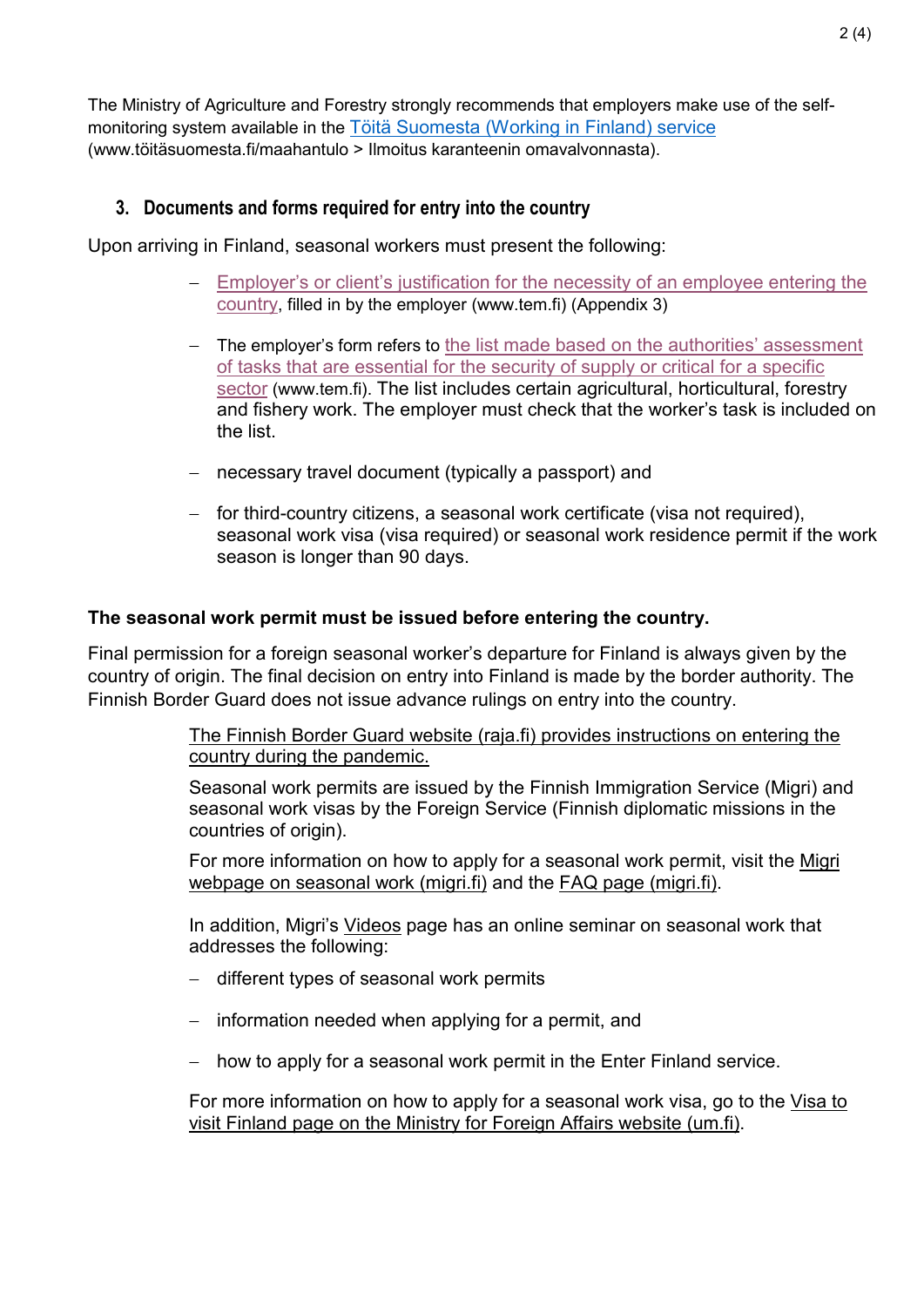#### **The Ministry of Agriculture and Forestry has no jurisdiction in matters related to work permits or border entry.**

## **4. Transport to Finland**

Public authorities do not organise workers' transport to Finland or within the country. At the end of the season, Töitä Suomesta Oy will no longer provide charter flights either (based on the information currently available). To minimise the risks associated with the COVID-19 pandemic, it is recommended that employers plan a safe travel route together with workers from the country of origin to the workplace in advance.

## **5. Taking care of workers – communication between the employer and seasonal workers**

To minimise the risks of COVID-19, it is strongly advised that employers stay in direct contact with seasonal workers arriving in Finland. This helps limit and minimise unethical exploitation by intermediaries.

# **6. Availability of Finnish seasonal workers**

Services for finding Finnish seasonal workers are provided by the [Töitä Suomesta service](https://www.t%C3%B6it%C3%A4suomesta.fi/for-job-seeker-en/) and TE [employment services.](https://www.te-palvelut.fi/employers/find-an-employee)

## **7. Food imports**

−

It is strictly prohibited to bring any meat and meat products as well as milk and dairy products into the EU, in order to prevent the spread of animal diseases. A number of easily transmissible dangerous animal diseases can also spread along with meat and milk products. Seasonal workers arriving from abroad should be reminded of the ban on bringing these products into the EU. This is a highly topical issue because African swine fever (ASF) is spreading throughout the world.

Imports from other EU Member States are also restricted.

For more on the topic, visit the Finnish Food Authority website:

- − [Instructions for travellers: Travelling from outside the EU to Finland](https://www.ruokavirasto.fi/en/farmers/animal-husbandry/animal-health-and-diseases/animal-diseases/pigs/african-swine-fever-asf/for-travellers-about-african-swine-fever/travelling-from-outside-the-eu-to-finland/)
- − [Restrictions and instructions on bringing in food for private use](https://www.ruokavirasto.fi/en/private-persons/travellers/souveniers/food-for-private-use/)
- − [Protection against animal diseases in animal husbandry facilities \(available in](https://www.ruokavirasto.fi/viljelijat/elaintenpito/elainten-terveys-ja-elaintaudit/elaintautien-vastustaminen-ja-valvonta/elaintaudeilta-suojautuminen/)  [Finnish and Swedish\)](https://www.ruokavirasto.fi/viljelijat/elaintenpito/elainten-terveys-ja-elaintaudit/elaintautien-vastustaminen-ja-valvonta/elaintaudeilta-suojautuminen/)
- − Disease protection on pig farms [guidelines for pig farm workers \(in English](https://www.ruokavirasto.fi/globalassets/tietoa-meista/julkaisut/esitteet/elaimet/sikatilojen-tautisuojaus_rv_ett_en_ru.pdf)  [and Russian\)](https://www.ruokavirasto.fi/globalassets/tietoa-meista/julkaisut/esitteet/elaimet/sikatilojen-tautisuojaus_rv_ett_en_ru.pdf)